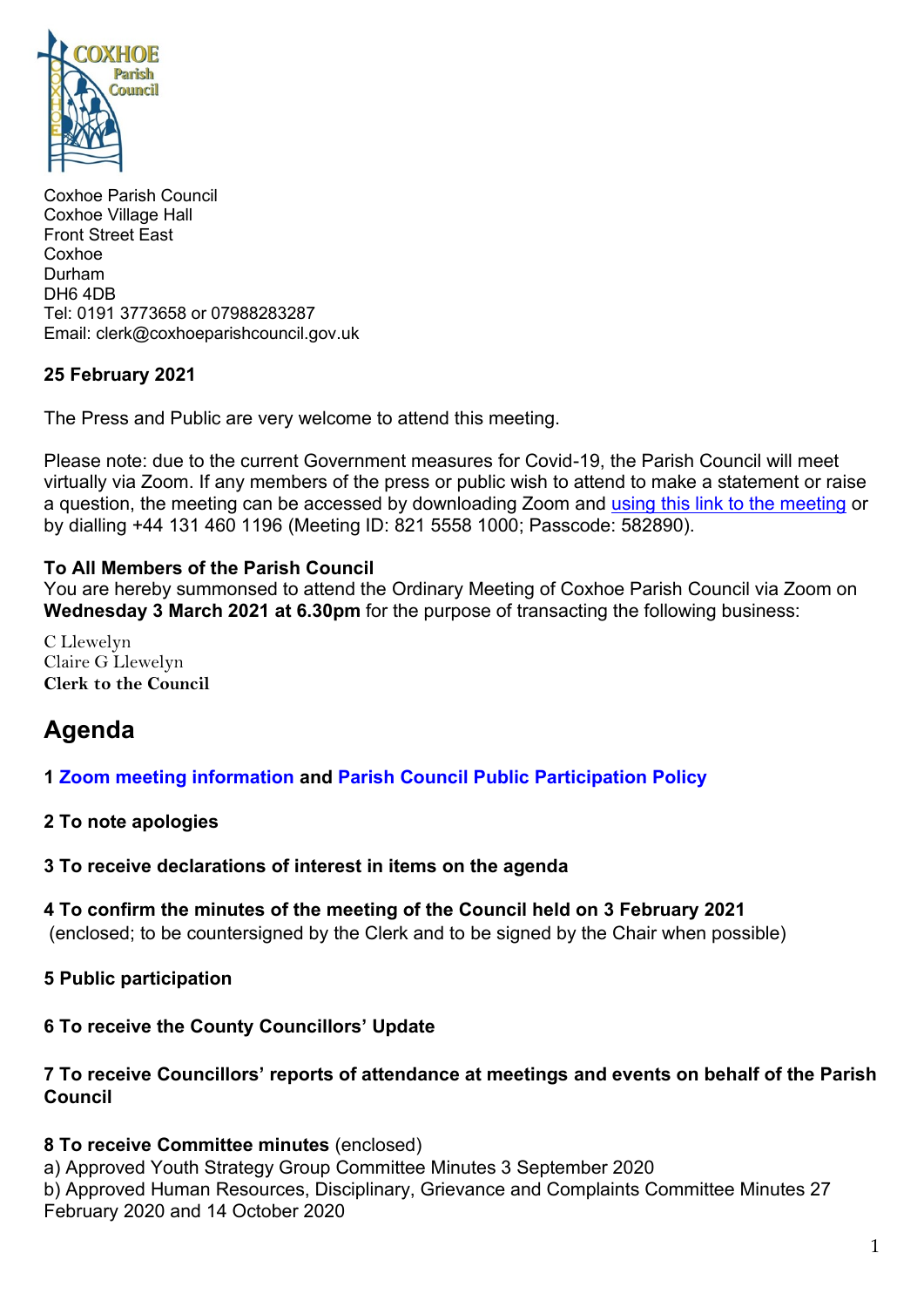c) Draft Youth Strategy Group Committee Minutes 21 January 2021 d) Draft Human Resources, Disciplinary, Grievance and Complaints Committee Minutes 27 January 2021

### **9 To amend and agree meeting dates for the year 2021 to 22** (enclosed)

#### **10 Financial matters** (enclosed)

- a) Finance Report, Bank Reconciliation and Payment Schedule
- b) Employer costs
- c) Budget
- d) Section 137 allowance for the year 2021 to 22
- e) Bank mandates during and following the election period

# **11 To agree the Parish Council's Risk Assessment and Insurance provision** (enclosed)

- a) Parish Council main Risk Assessment for 2021 to 22
- b) Insurance cover for 2021 to 22

# **12 Clerk's Report** (enclosed)

- a) To consider Matters raised by residents
- b) Coxhoe & Area Community Pantry
- c) Chronicle
- d) Update on proposals for meetings from 7 May 2021
- e) NHS and Frontline Workers Day 5 July 2021

#### **13 Parish Council Youth Provision Report** (enclosed)

#### **14 To approve Parish Council Policies** (enclosed)

a) Communication and Community Engagement Statement

- b) Grant Awarding Policy and Form
- c) Member Officer Protocol
- d) Publication Scheme under the Freedom of Information Act
- e) Vexatious Complaints Policy

#### **15 Planning, Correspondence and Consultations Report** (enclosed)

- a) To consider planning applications
- 1. DM/21/00388/FPA Delamere, Station Road West, Coxhoe DH6 4AS

2. To consider any planning applications received after the agenda was issued to be dealt with by the Clerk using delegated authority

b) To note approved, withdrawn and refused decisions

- c) To consider correspondence
- 1. Durham County Council: Coxhoe, Commercial Road East Proposed Traffic Regulation Order
- 2. Durham County Council: Request to purchase land at Coxhoe

3. Durham County Council: Further extended period of closure to current temporary footbridge, Paradise Farm, Coxhoe

d) To note bulletins